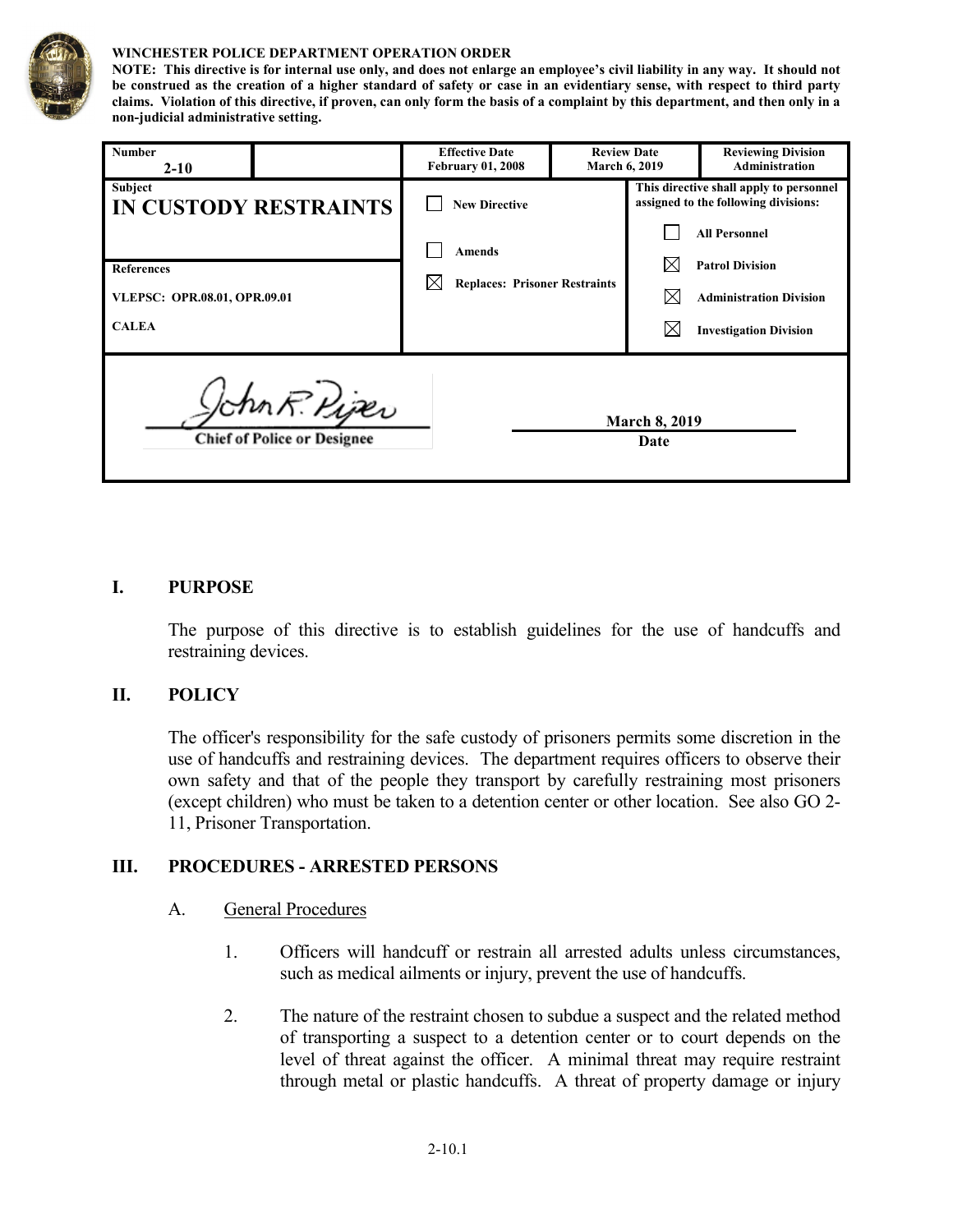posed by the suspect may require restraint through a body belt, leg or ankle restraints, or a vehicle cage.

3. Generally, juveniles who have committed a criminal offense will be handcuffed during transportation. The arresting officer will evaluate the handcuffing of juveniles on a case by case basis. Determining factors should include, but not be limited to, the age of the juvenile offender, the physical size of the juvenile offender in relation to the arresting officer, and the totality of the circumstances or the reasons why an officer had to make contact with the juvenile.

## B. Handcuffs

- 1. Officers will handcuff a person with the hands in back, but may choose to handcuff hands in front if the prisoner meets any of the following conditions:
	- a. Is obviously pregnant;
	- b. Has a physical handicap; or
	- c. Has injuries that may be aggravated by standard handcuffing procedures.
- 2. Officers will not handcuff a person to the transport vehicle or any part of the vehicle, or to any other fixed object such as a door or pipe.
- 3. Officers shall double-lock handcuffs and leg or ankle restraints to help ensure prisoner and officer safety. Double locking reduces the chance of picking the lock or of the bracelet accidentally closing, restricting circulation.

## C. Body Belt

The body belt allows the officer, when trained, to handcuff the prisoner in front, yet restricts the movement of the prisoner's arms and hands. Normally, this device will be used when transporting prisoners considerable distances.

D. Leg Irons

Leg Irons will be used by officers when transporting any prisoner they have reason to believe may be an escape risk or to prevent a prisoner from damaging property.

### E. Plastic Handcuffs

Plastic handcuffs may be used when officers take into custody several prisoners. Plastic handcuffs are more commonly used by the Civil Disturbance Unit and SWAT in accordance with their training.